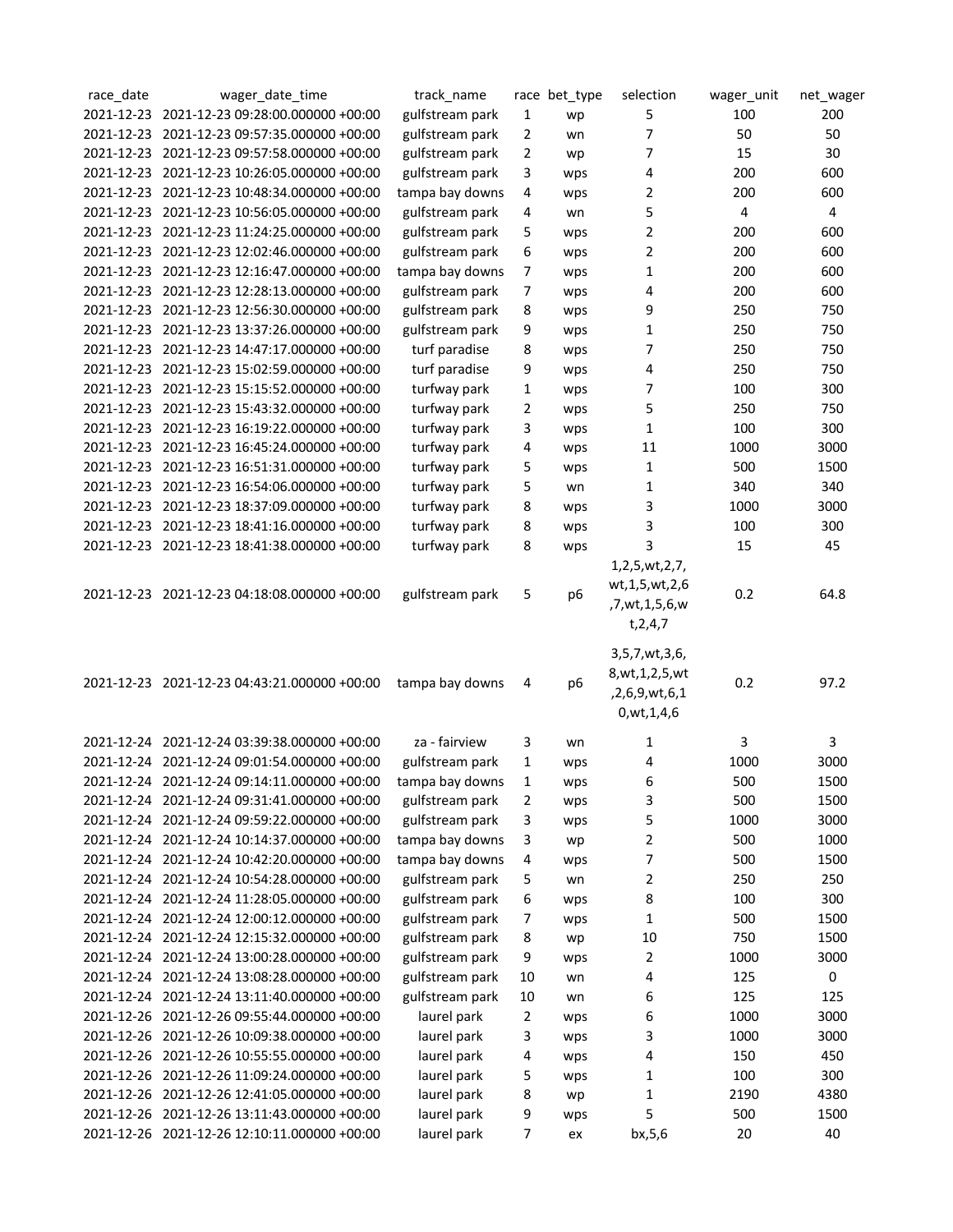| 2021-12-26 2021-12-26 12:12:38.000000 +00:00 | laurel park     | 7  | su             | bx, 1, 4, 5, 6, 8  | $\mathbf{1}$ | 120  |
|----------------------------------------------|-----------------|----|----------------|--------------------|--------------|------|
| 2021-12-27 2021-12-27 09:26:52.000000 +00:00 | laurel park     | 1  | wps            | 6                  | 500          | 1500 |
| 2021-12-27 2021-12-27 09:40:49.000000 +00:00 | laurel park     | 2  | wps            | 1                  | 500          | 1500 |
| 2021-12-27 2021-12-27 09:45:26.000000 +00:00 | laurel park     | 2  | wps            | $\overline{2}$     | 50           | 150  |
| 2021-12-27 2021-12-27 10:42:16.000000 +00:00 | laurel park     | 4  | wps            | 7                  | 2000         | 6000 |
| 2021-12-27 2021-12-27 12:11:54.000000 +00:00 | laurel park     | 7  | wn             | 3                  | 25           | 25   |
|                                              |                 |    |                | 1, wt, 3, 5, 6, 10 |              |      |
| 2021-12-27 2021-12-27 14:28:43.000000 +00:00 | santa anita     | 6  | p4             | , wt, 1, 7, 8, wt, | 0.5          | 18   |
|                                              |                 |    |                | 7,9,12             |              |      |
| 2021-12-27 2021-12-27 14:57:36.000000 +00:00 | santa anita     | 7  | tr             | 10, wt, 7, wt, 2   | 3            | 3    |
| 2021-12-28 2021-12-28 09:12:43.000000 +00:00 | parx racing     | 1  | wps            | 4                  | 500          | 1500 |
| 2021-12-28 2021-12-28 09:41:15.000000 +00:00 | parx racing     | 2  | wps            | 4                  | 500          | 1500 |
| 2021-12-28 2021-12-28 09:57:36.000000 +00:00 | parx racing     | 3  | wp             | 6                  | 595          | 1190 |
| 2021-12-28 2021-12-28 10:33:09.000000 +00:00 | parx racing     | 4  | wp             | 8                  | 2500         | 5000 |
| 2021-12-28 2021-12-28 11:01:10.000000 +00:00 | parx racing     | 5  | wps            | 8                  | 50           | 150  |
| 2021-12-28 2021-12-28 11:01:28.000000 +00:00 | parx racing     | 5  | wp             | 8                  | 50           | 100  |
| 2021-12-28 2021-12-28 11:28:41.000000 +00:00 | parx racing     | 6  | wp             | 9                  | 1500         | 3000 |
| 2021-12-28 2021-12-28 11:36:53.000000 +00:00 | parx racing     | 7  | wps            | 3                  | 100          | 300  |
| 2021-12-28 2021-12-28 12:41:34.000000 +00:00 | parx racing     | 9  | wps            | 14                 | 25           | 75   |
| 2021-12-28 2021-12-28 12:42:18.000000 +00:00 | parx racing     | 9  | wps            | 11                 | 500          | 1500 |
|                                              |                 |    |                | 1,3,4,6,9,wt,      |              |      |
|                                              |                 |    |                | 1,2,3,4,wt,2,      |              |      |
| 2021-12-28 2021-12-28 08:48:52.000000 +00:00 | parx racing     | 6  | p <sub>5</sub> | 4,5,9,wt,7,9,      | 0.5          | 360  |
|                                              |                 |    |                | 11, wt, 1, 6, 11   |              |      |
| 2021-12-29 2021-12-29 09:11:54.000000 +00:00 | parx racing     | 1  | wps            | 7                  | 50           | 150  |
| 2021-12-29 2021-12-29 09:41:48.000000 +00:00 | parx racing     | 2  | wp             | 9                  | 10           | 20   |
| 2021-12-29 2021-12-29 11:22:34.000000 +00:00 | parx racing     | 6  | wps            | 13                 | 200          | 600  |
| 2021-12-29 2021-12-29 11:22:49.000000 +00:00 | parx racing     | 6  | wps            | 1                  | 25           | 75   |
| 2021-12-29 2021-12-29 13:23:43.000000 +00:00 | parx racing     | 10 | wps            | 9                  | 1000         | 0    |
|                                              |                 |    |                | 1, 3, 8, 13, 14, 1 |              |      |
|                                              |                 |    |                | 6, wt, 2, 5, 6, 8, |              |      |
| 2021-12-29 2021-12-29 08:44:02.000000 +00:00 | parx racing     | 6  | p <sub>5</sub> | 9,12,wt,3,8,1      | 0.5          | 864  |
|                                              |                 |    |                | 0, wt, 2, 6, 7, 8, |              |      |
|                                              |                 |    |                | wt, 1, 4, 6, 9     |              |      |
| 2021-12-29 2021-12-29 09:05:51.000000 +00:00 | parx racing     | 1  | su             | bx, 1, 2, 6, 7, 8  | $\mathbf{1}$ | 120  |
| 2021-12-30 2021-12-30 09:37:03.000000 +00:00 | laurel park     | 2  | wp             | 6                  | 88           | 176  |
| 2021-12-30 2021-12-30 13:19:36.000000 +00:00 | laurel park     | 9  | wp             | 8                  | 1500         | 3000 |
| 2021-12-30 2021-12-30 15:31:46.000000 +00:00 | fair grounds    | 9  | wn             | 6                  | 5000         | 5000 |
|                                              |                 |    |                | 2,4,6,8,13,wt      |              |      |
|                                              |                 |    |                | ,1,6,7,wt,5,6,     |              |      |
| 2021-12-30 2021-12-30 08:36:16.000000 +00:00 | laurel park     | 1  | p <sub>5</sub> | 7,9,wt,2,4,5,      | 0.5          | 720  |
|                                              |                 |    |                | 6, wt, 5, 6, 7, 9, |              |      |
|                                              |                 |    |                | 10,11              |              |      |
|                                              |                 |    |                | bx, 2, 4, 5, 6, 8, |              |      |
| 2021-12-30 2021-12-30 09:20:08.000000 +00:00 | laurel park     | 1  | su             | 10,13              | 0.2          | 168  |
| 2021-12-31 2021-12-31 09:16:45.000000 +00:00 | gulfstream park | 1  | wp             | 8                  | 1000         | 2000 |
| 2021-12-31 2021-12-31 09:17:11.000000 +00:00 | laurel park     | 1  | wp             | 5                  | 1000         | 2000 |
| 2021-12-31 2021-12-31 09:54:55.000000 +00:00 | laurel park     | 2  | wp             | 8                  | 100          | 200  |
| 2021-12-31 2021-12-31 10:32:33.000000 +00:00 | gulfstream park | 3  | wp             | 5                  | 1000         | 2000 |
| 2021-12-31 2021-12-31 10:53:39.000000 +00:00 | laurel park     | 4  | wp             | 1                  | 1000         | 2000 |
| 2021-12-31 2021-12-31 11:21:47.000000 +00:00 | laurel park     | 5  | wp             | 4                  | 50           | 100  |